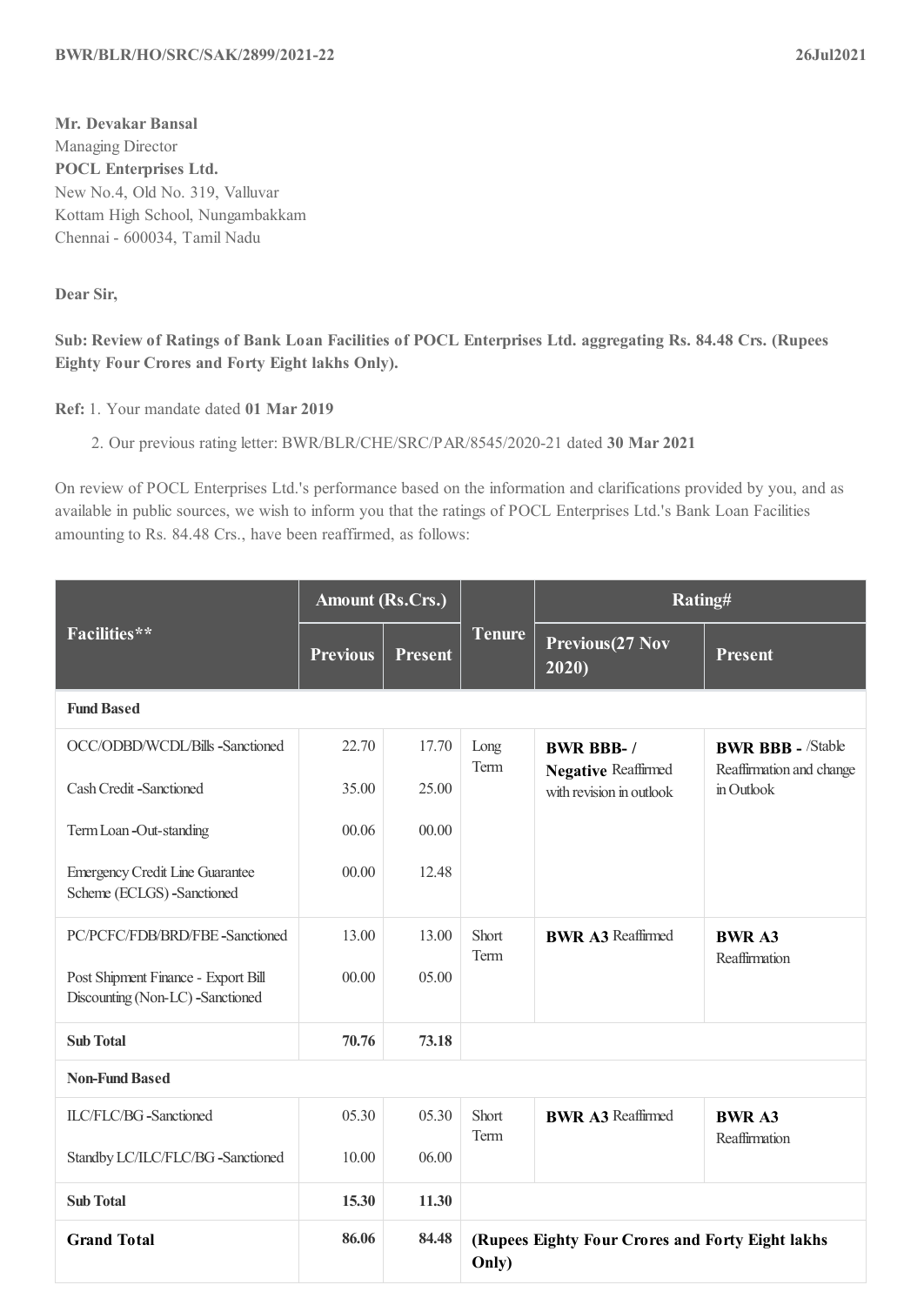|              | <b>Amount (Rs.Crs.)</b>   |  |               | Rating#                         |                |
|--------------|---------------------------|--|---------------|---------------------------------|----------------|
| Facilities** | <b>Previous</b>   Present |  | <b>Tenure</b> | <b>Previous</b> (27 Nov<br>2020 | <b>Present</b> |

#Please refer to BWR website [www.brickworkratings.com](https://www.brickworkratings.com) for definition of the ratings assigned \*\*Bank Loan facility details are furnished in Annexure-I

The Ratings are valid for twelve months from the date of this letter subject to terms and conditions that were agreed in your mandate dated **01 Mar 2019** and other correspondence, if any, and Brickwork Ratings' standard disclaimer pronounced at the end of this letter. A copy of the rationale has been enclosed.

The rated Bank Loan facilities would be under surveillance / review during the said period. You are required to submit information periodically as per Annexure - II for the purpose of surveillance / review. You are also required to keep us informed of any information / development that may affect your entity's finances / performance without any delay. **You are also requested to submit No Default Statement on monthly basis.**

Best Regards,

factive

Saakshi Kanwar Senior Manager Ratings

Note: Rating Rationale of all accepted Ratings are published on Brickwork Ratings website. All non-accepted ratings are also **published onBrickwork Ratings website. Interested persons are well advised to referto ourwebsite [www.brickworkratings.com,](https://www.brickworkratings.com)If they are unable to viewthe rationale, they are requested to informus on [brickworkhelp@brickworkratings.com](mailto:brickworkhelp@brickworkratings.com).**

## **DISCLAIMER**

Brickwork Ratings India Pvt. Ltd. (BWR), a Securities and Exchange Board of India [SEBI] registered Credit Rating Agency and accredited by the Reserve Bank of India [RBI], offers credit ratings of Bank Loan facilities, Non- convertible / convertible / partially convertible debentures and other capital market instruments and bonds, Commercial Paper, perpetual bonds, asset-backed and mortgagebacked securities, partial guarantees and other structured / credit enhanced debt instruments, Security Receipts, Securitization Products, Municipal Bonds, etc. [ hereafter referred to as "Instruments"].BWR also rates NGOs, Educational Institutions, Hospitals, Real Estate Developers, Urban Local Bodies and Municipal Corporations.

BWR wishes to inform all persons who may come across Rating Rationales and Rating Reports provided by BWR that the ratings assigned by BWR are based on information obtained from the issuer of the instrument and other reliable sources, which in BWR's best judgment are considered reliable. The Rating Rationale / Rating Report & other rating communications are intended for the jurisdiction of India only. The reports should not be the sole or primary basis for any investment decision within the meaning ofany law or regulation (including the laws and regulations applicable in Europe and also the USA).

BWR also wishes to inform that access or use of the said documents does not create a client relationship between the user and BWR.

The ratings assigned by BWR are only an expression of BWR's opinion on the entity / instrument and should not in any manner be construed as being a recommendation to either, purchase, hold or sell the instrument.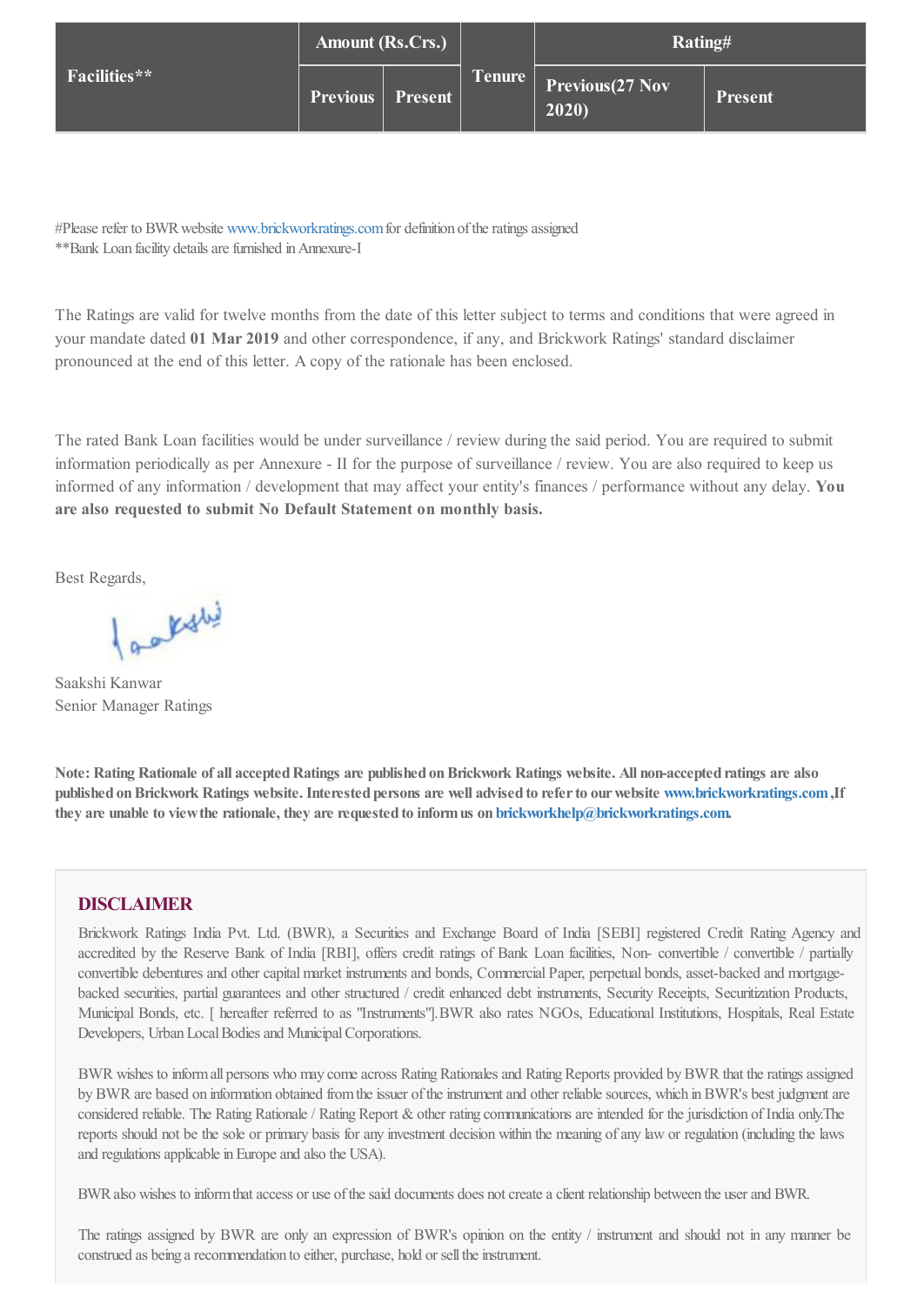BWR also wishes to abundantly clarify that these ratings are not to be considered as an investment advice in any jurisdiction nor are they to be used as a basis for or as an alternative to independent financialadvice and judgment obtained fromthe user's financialadvisors. BWR shall not be liable to any losses incurred by the users of these Rating Rationales, Rating Reports or its contents. BWR reserves the right to vary, modify, suspend or withdraw the ratings at any time without assigning reasons for the same.

BWR's ratings reflect BWR's opinion on the day the ratings are published and are not reflective of factual circumstances that may have arisen on a later date. BWR is not obliged to update its opinion based on any public notification, in any formor formatalthough BWR may disseminate its opinion and analysis when deemed fit.

Neither BWR nor its affiliates, third party providers, as well as the directors, officers, shareholders, employees or agents (collectively, **"BWR Party"**) guarantee the accuracy, completeness or adequacy of the Ratings, and no BWR Party shall have any liability for any errors, omissions, or interruptions therein, regardless of the cause, or for the results obtained from the use of any part of the Rating Rationales or Rating Reports. Each BWR Party disclaims allexpress or implied warranties, including, but not limited to, any warranties of merchantability, suitability or fitness for a particular purpose or use. In no event shallany BWR Party be liable to any one for any direct, indirect, incidental, exemplary, compensatory, punitive, special or consequential damages, costs, expenses, legal fees, or losses (including, without limitation, lost income or lost profits and opportunity costs) in connection with any use ofany part of the Rating Rationales and/or Rating Reports even if advised of the possibility of such damages. However, BWR or its associates may have other commercial transactions with the company/entity. BWR and its affiliates do not act as a fiduciary.

BWR keeps certain activities of its business units separate fromeach other in order to preserve the independence and objectivity of the respective activity. As a result, certain business units of BWR may have information that is not available to other BWR business units. BWR has established policies and procedures to maintain the confidentiality of certain non-public information received in connection with each analytical process.

BWR clarifies that it may have been paid a fee by the issuers or underwriters of the instruments, facilities, securities etc., or fromobligors. BWR's public ratings and analysis are made available on its web site[,www.brickworkratings.com](https://www.brickworkratings.com). More detailed information may be provided for a fee. BWR's rating criteria are also generally made available without charge on BWR's website.

This disclaimer forms an integral part of the Ratings Rationales / Rating Reports or other press releases, advisories, communications issued by BWR and circulation of the ratings without this disclaimer is prohibited.

BWR is bound by the Code of Conduct for Credit RatingAgencies issued by the Securities and Exchange Board of India and is governed by the applicable regulations issued by the Securities and Exchange Board of India as amended from time to time.

## **POCL Enterprises Ltd. Annexure-I Details of Bank Loan Facilities Rated by BWR**

| Name of the<br><b>Bank</b> | <b>Facilities</b>                                             | <b>Tenure</b> | <b>Amount</b><br>(Rs.Crs.) |
|----------------------------|---------------------------------------------------------------|---------------|----------------------------|
| Canara Bank                | OCC/ODBD/WCDL/Bills-Sanctioned                                | Long<br>Term  | 17.70                      |
|                            | PC/PCFC/FDB/BRD/FBE-Sanctioned                                | Short<br>Term | 13.00                      |
|                            | ILC/FLC/BG-Sanctioned                                         | Short<br>Term | 5.30                       |
|                            | Emergency Credit Line Guarantee Scheme (ECLGS)-<br>Sanctioned | Long<br>Term  | 7.00                       |
| <b>HDFC</b> Bank           | Emergency Credit Line Guarantee Scheme (ECLGS)-<br>Sanctioned | Long<br>Term  | 5.48                       |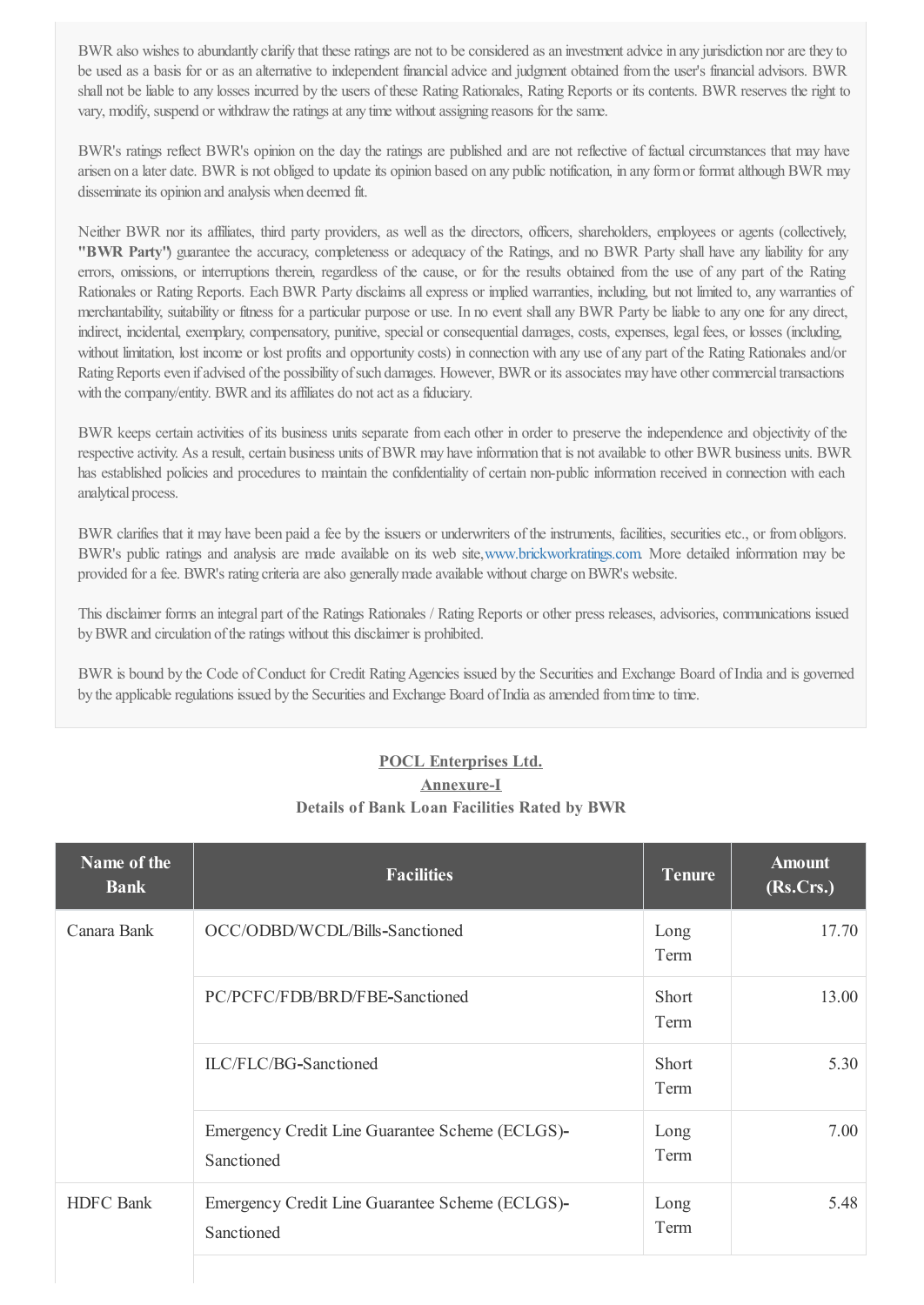| Name of the<br><b>Bank</b>                                          | <b>Facilities</b>                                                       | Tenure               | <b>Amount</b><br>(Rs.Crs.) |
|---------------------------------------------------------------------|-------------------------------------------------------------------------|----------------------|----------------------------|
|                                                                     | Cash Credit-Sanctioned                                                  | Long<br>Term         | 25.00                      |
|                                                                     | Standby LC/ILC/FLC/BG-Sanctioned                                        | Short<br>Term        | 6.00                       |
|                                                                     | Post Shipment Finance - Export Bill Discounting (Non-LC)-<br>Sanctioned | <b>Short</b><br>Term | 5.00                       |
| <b>TOTAL (Rupees Eighty Four Crores and Forty Eight lakhs Only)</b> |                                                                         |                      | 84.48                      |